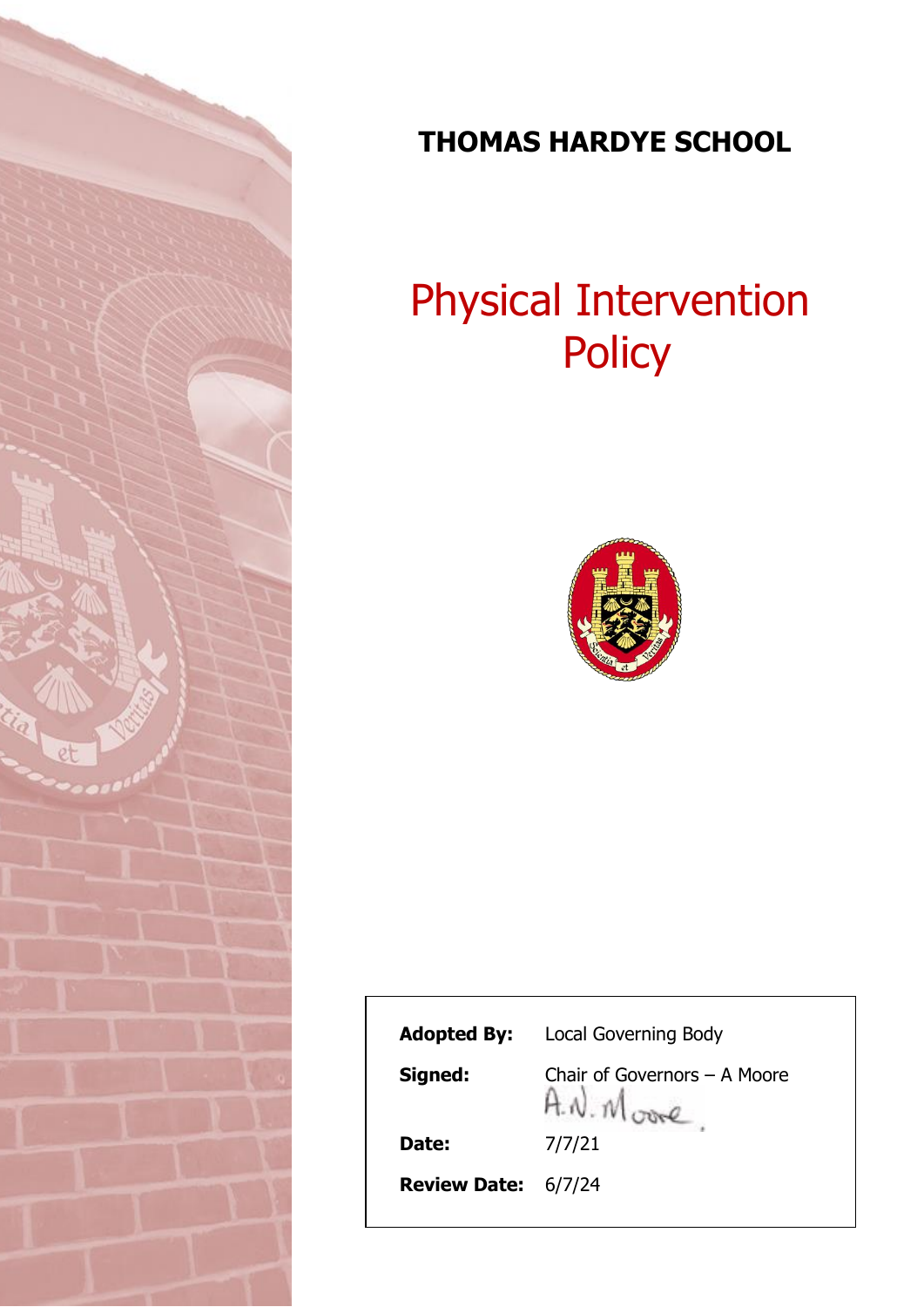## **1. Purpose**

The purpose of this policy is to make clear the position of the school with regards to necessary physical interventions and to safeguard the well-being of students and staff when a situation or incident requires the use of physical intervention. It is the objective of Thomas Hardye School to maintain consistent and safe practices in the use of handling, reasonable force & restraint.

### **2. Physical Intervention and the Law**

The law allows all adults who are authorised by the Headteacher to be responsible for students to use such force as is reasonable to prevent a student:

- a) Committing a criminal offence
- b) Causing personal injury, injury to others or damage to property
- c) Engaging in any behaviour prejudicial to maintaining good order and discipline

Staff should not hesitate to act in these situations provided they follow this policy and the attached guidance; however, they should always satisfy themselves that the action they take would be considered justifiable by a wider audience of their professional colleagues.

#### **3. Definition of Terms:**

Handling – refers to any physical intervention applied by a member of staff where it necessary to make physical contact with a student in order to manage their conduct or ensure their own or others safety. Handling strategies may be restrictive or non-restrictive and include shepherding, guiding, supporting, blocking, confining, holding and, in the most extreme cases, restraining.

Use of Reasonable Force – is the application of appropriate and proportionate force required to achieve the required outcome from the handling strategy employed (see above) without further endangering the student, member of staff or others present at the time of physical intervention.

Restraint - is the positive application of force in order to actively prevent a child from causing significant injury\* to him/herself or others or seriously damaging property. \*Significant Injury would include: actual or grievous bodily harm, physical or sexual abuse, risking the lives of, or injury to, themselves or others by wilful or reckless behaviour, and self- poisoning.

It must be shown that on any occasion where physical restraint is used there were strong indicators that if immediate action had not been taken, significant injury would have followed.

#### **4. Implementation of Physical Intervention:**

- All members of staff working with students at the school are authorised to handle, use reasonable force or restrain students if/when such physical intervention is necessary.
- No member of staff is required to employ any physical intervention strategy if they are not comfortable or confident to do so effectively.
- No member of staff should intervene physically if they have reason to believe that to do so would worsen the situation/incident that is taking place.
- In all circumstances where physical intervention is or may become required members of staff should ensure that adult assistance is requested before intervention, although it is understood that circumstances may lead to the need for intervention prior to the assistance arriving.
- Staff considering handling, use of reasonable force or restraint must provide opportunity for the student to alter their behaviour/actions before employing a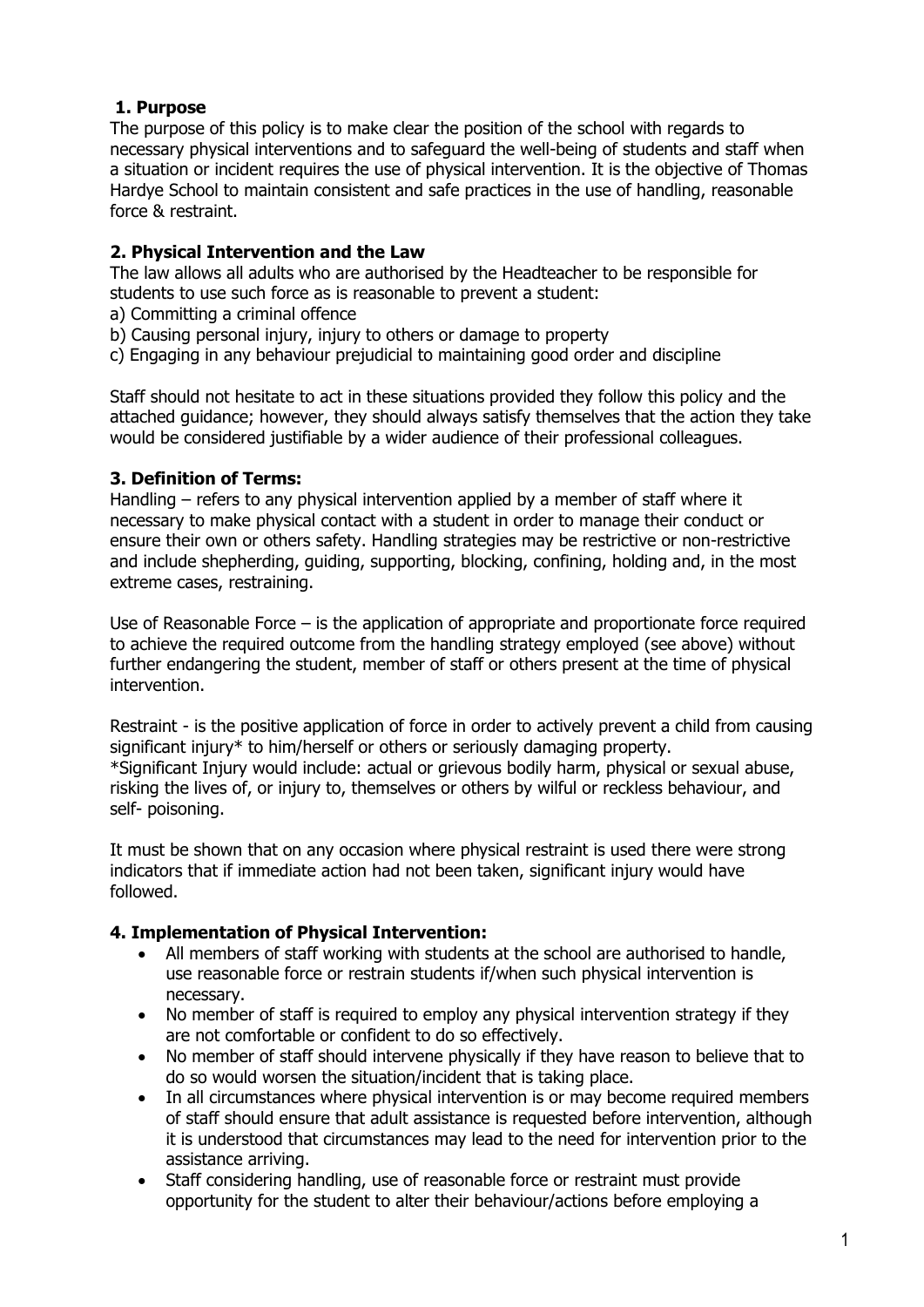physical intervention strategy and should continue to make instructions to the student and details of their intended interventions clear.

• The method of physical intervention employed must use the minimum reasonable force for the minimum length of time.

# **5. Recording Physical Intervention**

- All incidents where staff feel that they have used force to modify behaviour or conduct should be recorded. It is not necessary to record every incident of contact with a child, but where a member of staff perceives that contact has been received at all negatively, they are advised to record the circumstances.
- Interventions must be recorded on SIMS. The DSL Designated Safeguarding Lead and the College / Guidance Leader must be informed.
- The Deputy or Head Teacher will be informed of the intervention that has taken place.
- It is the responsibility of the intervening member of staff to complete the SIMS record under INTERVENTION on the day that the intervention took place.
- The circumstances and nature of the physical intervention will be held on the record of the student involved.
- The DSL/CL/GL will inform any necessary agencies/authorities of the physical intervention in accordance with DFE and LA guidance. They will also ensure that parents/carers are appropriately informed.
- For the safeguarding of both staff and student, any subsequent investigation of the situation/incident should be undertaken by a member of staff other than the one applying the physical intervention.

# **6. Searching Students**

On occasion, a member of staff may have reasonable grounds to suspect that a student is in possession of an item or items which contravene school regulations and could potentially cause harm to the student or others. Under these circumstances The Education Act 2011 extends the power of staff to search students without their consent.

- Searches will be conducted by two members of staff, at least one of whom will be the same sex as the student.
- Thomas Hardye School does not endorse and will not undertake a physical search of any students' person. Where necessary a student will be asked to remove his/her coat and/or blazer, empty all pockets, open their bags and in some circumstances remove their shoes and socks. Possessions and items of apparel that have been removed may then be searched by the staff present.
- If undesirable items are discovered the school will use its power of confiscation to retain the offending item(s). Parents/carers will be contacted to explain what has been found and any subsequent sanctions that have been applied.
- Where appropriate, parents/carers will be invited to retrieve the offending property and asked to ensure that they are not brought to school.
- In the event that illegal items are discovered then the Police will be informed immediately.

# Guidance for Staff re: Handling, Use of Reasonable Force & Restraint

1. Purpose of this document

- To provide for the safety and security of pupils in need of physical intervention.
- To clarify for staff the steps they are allowed to take if a situation requiring physical intervention arises
- To enable staff to distinguish between what intervention is and is not acceptable.
- To help ensure that any physical intervention is minimal, infrequent, recorded and that relevant authorities and parents are appropriately informed.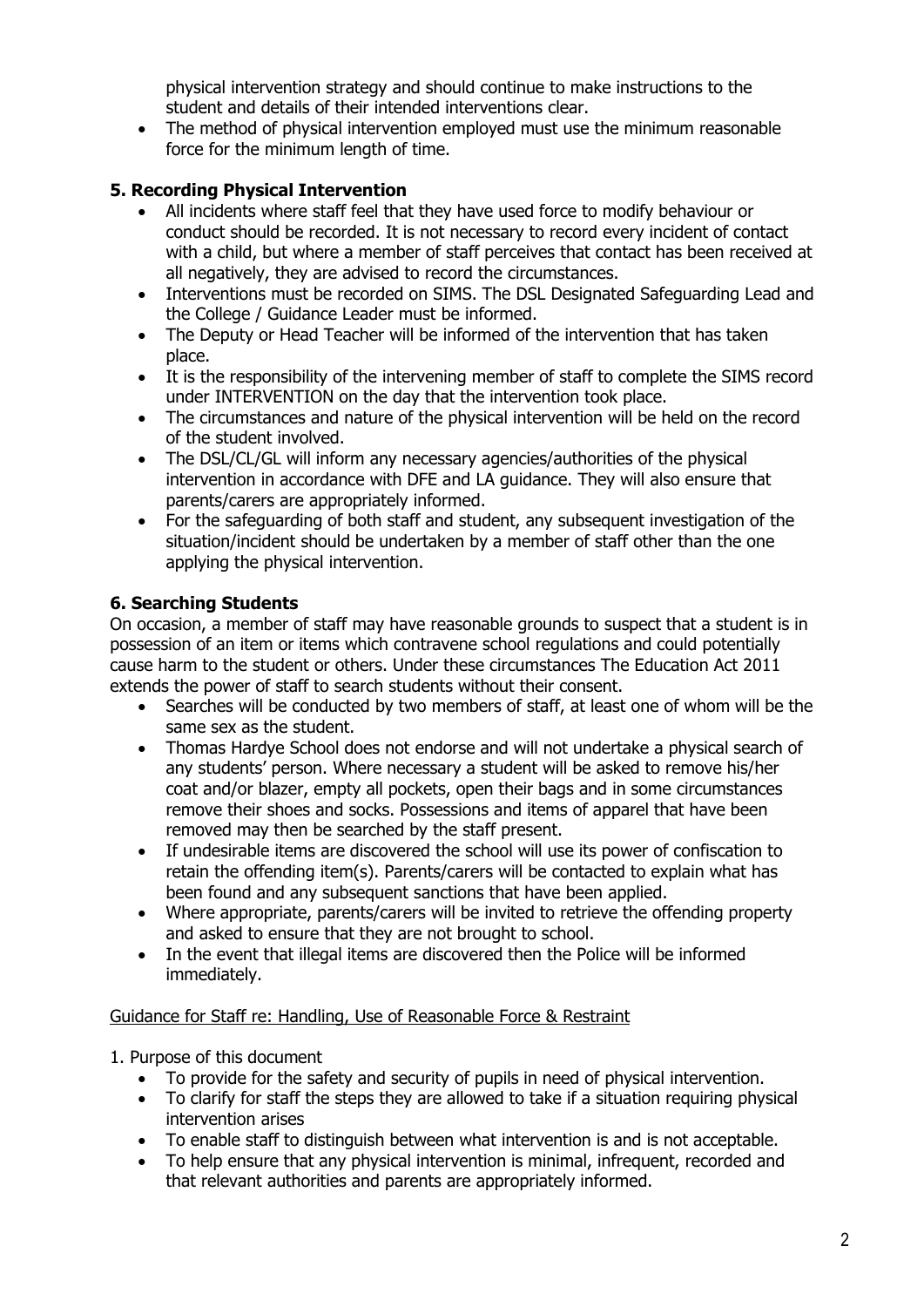- 2. The decision to employ a Physical Intervention Strategy
	- You should be aware that all staff who have responsibility for a student or group of students are authorised to employ physical intervention strategies in the event they are necessary and that the law allows you to intervene in this manner.
	- You should however be aware that you have a choice whether or not to intervene physically in any given situation and that you should not do so if you are uncomfortable with the situation or not confident to deal with it effectively.
	- You should be aware that in the event that you employ a physical intervention strategy, the parents of the child will be informed of your actions, the record of the intervention will be kept on the student's file and where necessary relevant authorities will be notified of the incident for your own future protection.
- 3. In what way can you Physically Intervene?
	- Any application of physical intervention must only use the minimum force for the minimum time.
	- There are a number of ways in which you can physically intervene and you must choose the strategy appropriate to the situation and presenting least risk to yourself, the student and other persons.

Appropriate actions include;

- Shepherding or Guiding; using body positioning and positive gestures to move a student away from harm. This may include the placing of a hand on the back (between the shoulder blades) and using reasonable force to actively move them from one place to another.
- Blocking or Interposing; placing yourself between the student and their objective (e.g exit, another student) thereby preventing the potential injury damage or prejudice to good order.
- Holding and Leading; gripping the student appropriately (e.g by the upper arm) to prevent them from injury, damage, etc. In cases of resistance from a student, it may be necessary to employ holding to effectively achieve shepherding and, hence you are actively leading them away.
- Restraining; used only in the most extreme cases, restraining may require a significant amount of force in order to prevent significant injury (as described in the policy). Essentially, restraining is a more extreme version of holding, may require more than one adult and may last significantly longer than other strategies. However, the same care must be taken to restrain a student appropriately.
- 4. In what ways must you NOT Physically Intervene?
	- The purpose of physical intervention is essentially to maintain good order and ensure the safety of all individuals, therefore it is never appropriate to employ a physical intervention strategy if you are not in control of your own emotions. Physical interventions must never be employed in anger or frustration. If you find yourself angry or frustrated by the situation at hand you must step back and allow someone else to manage the issue.
	- It is never appropriate to use physical intervention strategies as a punishment.
	- Just as there are a number of acceptable intervention strategies, there are also a number of actions it is completely inappropriate to take.

Inappropriate actions include;

- Hitting or Striking; while it is entirely possible that in the course of an intervention (eg. breaking up a fight) you may be hit yourself, you must not strike a student.
- Deliberately inflicting pain; it is not okay to twist limbs or put pressure on joints (eg. arm up a student's back), pull or hold hair, pinch or hold a student in a pain inducing way (eg. by the ear).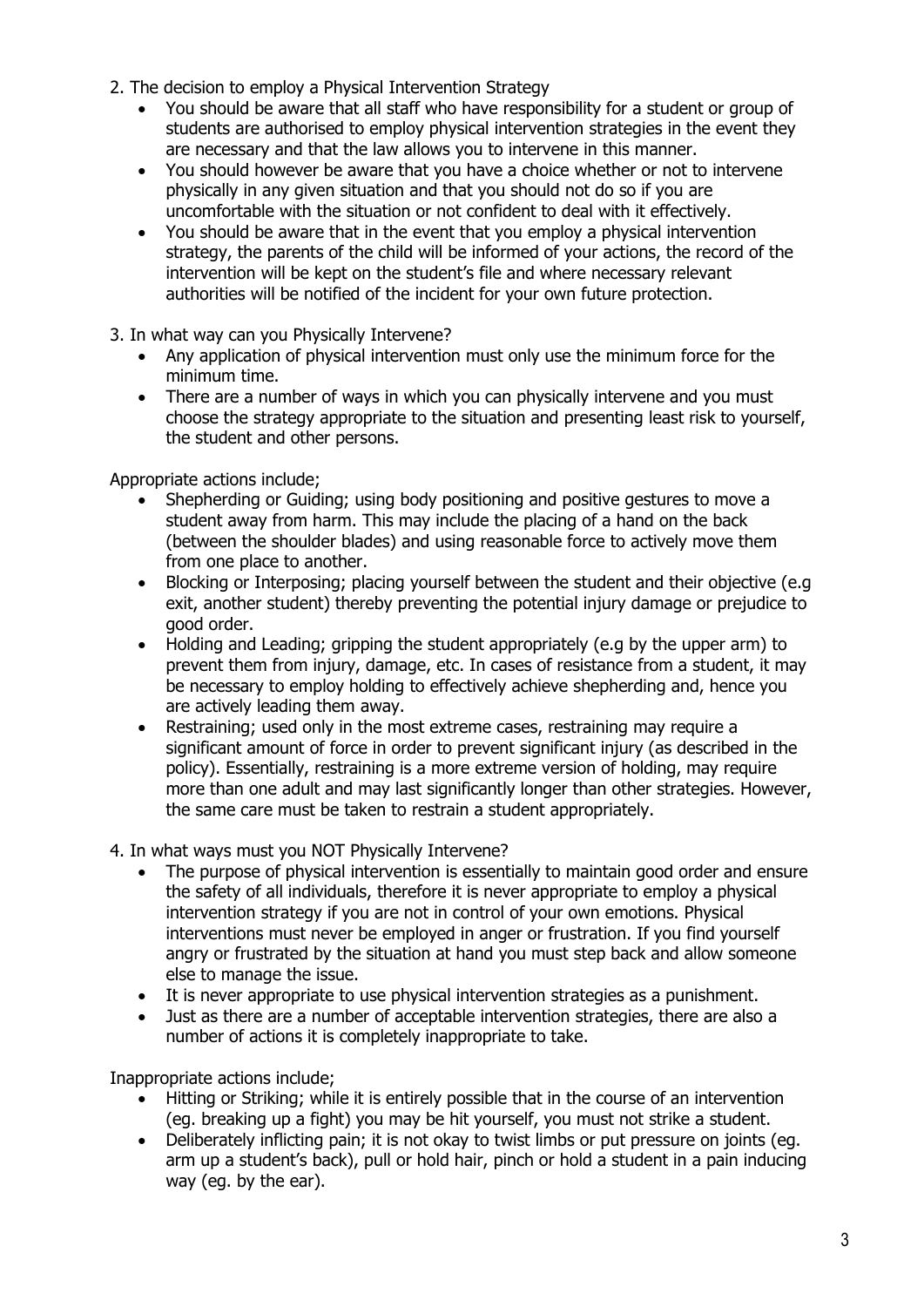- Making contact with sexually sensitive areas of the body, where at all possible contact should be restricted to arms, shoulders and the back as previously described.
- Restricting breathing, by holding round the throat or for a prolonged period around the chest. It is also never appropriate to sit on/straddle a student or hold them face down to the floor.
- 5. Guidance for managing your intervention
	- a) Always give a student an opportunity to resolve the situation without use of physical intervention first.
	- b) Always send for assistance from colleagues or another authorised adult; other students should never be involved in physical intervention. You may have to intervene before help arrives, but not managing this entirely on your own is safer for all concerned.
	- c) Be aware of your emotions. Are you comfortable and confident to deal with this scenario without anger? If not – don't intervene.
	- d) Continue to communicate with the student (and witnesses) throughout the incident even if the student doesn't respond. Be clear about what you are doing and inform the student that the intervention will cease when it is no longer necessary.
	- e) Apply only appropriate strategies and the minimum required force to achieve the required outcome (prevention of injury/harm, student/staff safety, restoration of good order). Release the student once this has been achieved.
	- f) Manage the situation calmly even if the student responds negatively.
	- g) Complete a 'Physical Intervention Record Form' as soon as possible after the event.

#### 6. Minimising the need for Physical Intervention

In most circumstances Physical Intervention really should be a last resort or an emergency action. Therefore, all staff should:

- endeavour to create a calm environment which will minimise the risk of incidents where the use of physical intervention may be required;
- endeavour to teach pupils how to manage strong emotions and conflict through opportunities for SMSC and wider aspects of the school curriculum;
- quickly seek to de-escalate incidents if they do arise;
- only use reasonable force when the risks involved in doing so are outweighed by the risks involved in not using force;

For further information, staff may read DfE Circular 10/98. (Section 550A of the Education Act 1996 the use of force to control or restrain pupils) and the guidance from Dorset County Council.